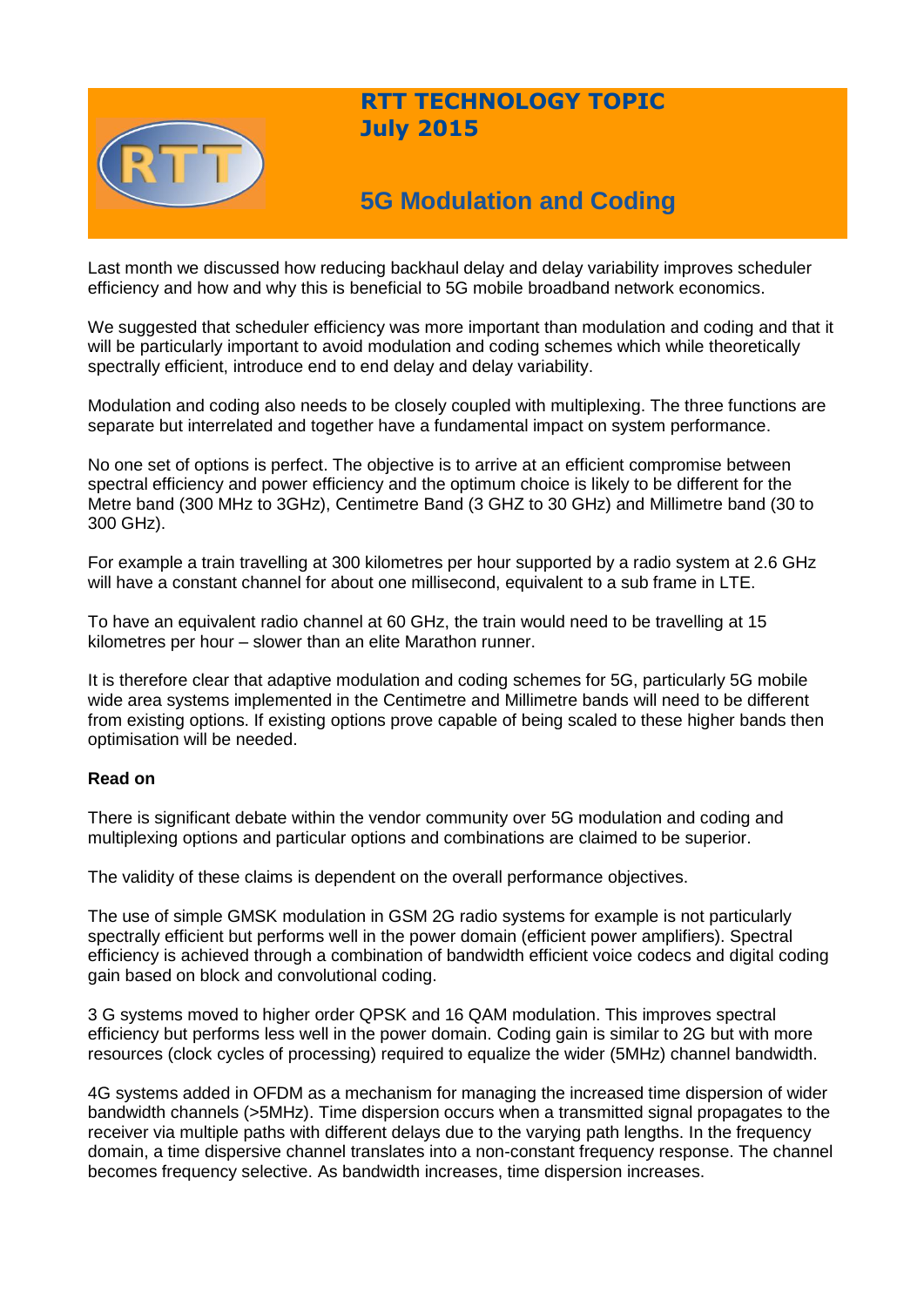OFDM is useful because it can be implemented using a computationally efficient FFT. Time dispersion is managed by the use of a cyclic prefix in which the last part of the OFDM symbol is copied and inserted at the beginning of the next symbol. This is a time domain process that results in improved frequency diversity.

It also allows for interference coordination for broadcast channels in which identical time aligned signals are transmitted from multiple cells in a single frequency network. At the terminal, inter cell interference appears as time dispersed signal corruption. Provided the cyclic prefix is long enough, broadcast rates are only limited by noise.

Time dispersion can of course be exploited in multi antenna systems. A simple example is two antenna space time coding in which modulation symbols are transmitted on the first antenna then modulated on to the second antenna with the order of the modulation symbols reversed. This is supported within 3G WCDMA systems.

In 4G LTE, the use of OFDM allows for more complex space frequency time coding where a block of frequency domain modulation symbols are mapped to specific frequency sub carriers and then applied to an antenna element.

The performance gain achieved is a function of the relative wavelength spatial separation between the antennas.

If the antennas are relatively close together, for example in Metre band antenna arrays, there will be high mutual antenna correlation (minimal wavelength separation). The transmission beam can be steered by applying different phase shifts to the different antennas but the beam will move slowly and be relatively wide. The result should be some increase in the received signal strength but no additional diversity against radio channel fading.

If the antennas are relatively wide apart in terms of relative wavelength, for example in Centimetre and Millimetre band antenna arrays, there will be low mutual correlation. Combined with polarisation diversity this allows the antenna weights to have complex phase and amplitude values. This enables antenna pre coding in which the phase of the transmitted signal is rotated to compensate for unwanted phase off sets.

The result should be fast beam forming and or highly directive beam forming which together should provide more protection against radio channel fading.

It is also possible to spatially multiplex the antenna array to utilize high signal to noise ratios to support high data rates (MIMO) and or to implement successive interference cancellation.

In successive interference cancellation, the receiver demodulates and decodes one of the spatially multiplexed signals then subtracts that time and frequency signal energy from the next spatially multiplexed signal. The first signal decoded will need to be more robust in order to counter the higher interference floor.

This is usually achieved by using a lower order modulation and lower coding rate. It could also be achieved by applying different power levels to each successive symbol stream. This is usually described in the technical literature as Non Orthogonal Multiple Access (NOMA). The power efficiency and linearity requirements of NOMA require additional study.

The existing LTE physical layer is in many ways elegant. The disadvantage is that the cyclic prefix absorbs bandwidth and power. If the frequency selectivity of the channel exceeds the span of the DFT then the inverse DFT will be unable to reconstruct the original block of transmitted signals. The sub carriers are also sensitive to narrow band interferers. The scheduler will work its way around this but useable bandwidth will decrease.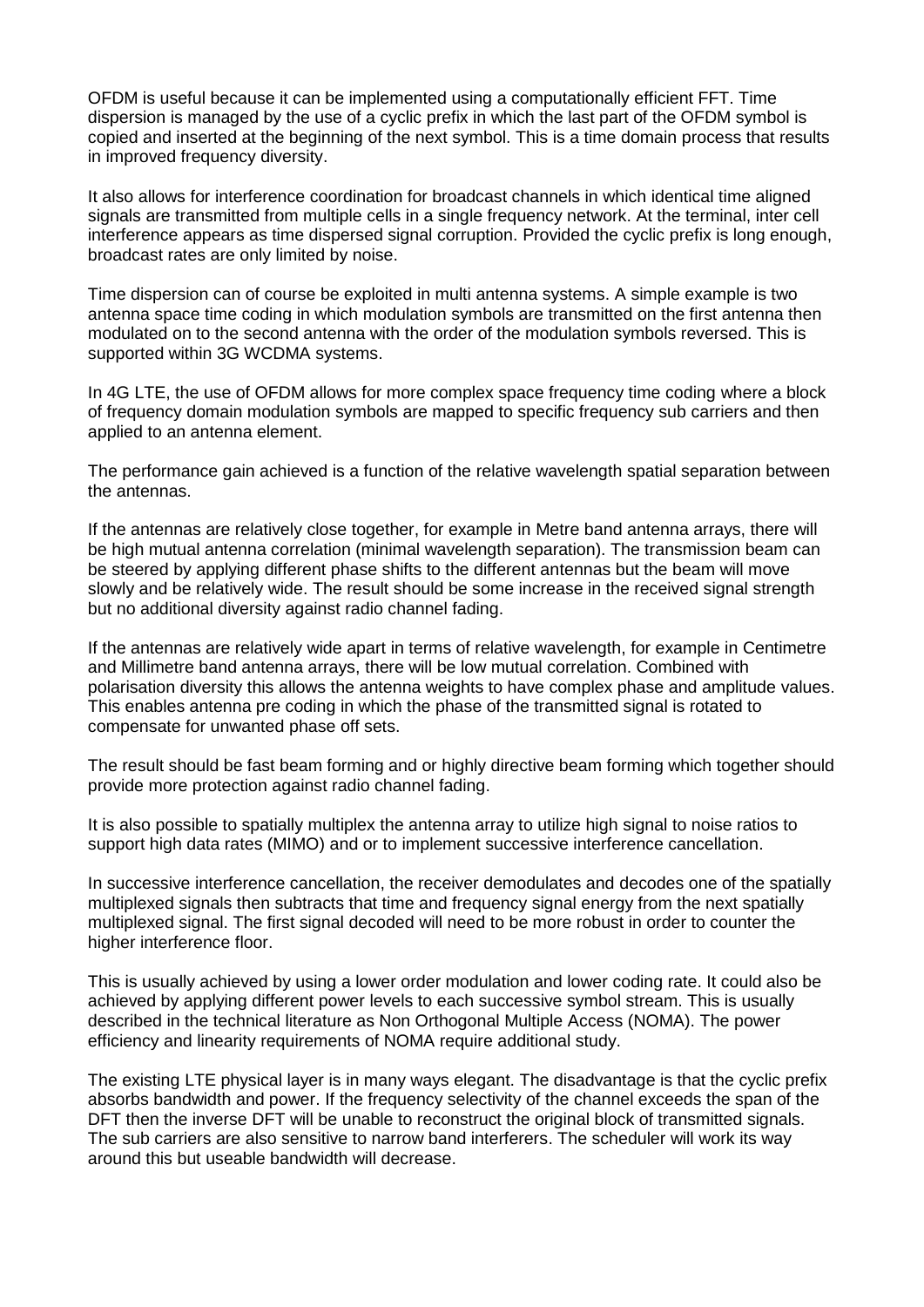More problematically the OFDM sub carriers have a habit of ganging up together so large resource block allocations can cause issues with out of band (OOB) emissions. The highest order modulation option at the moment is 256 QAM. The composite waveform, including its envelope variation, is a product of the modulation and multiplexing and coding and scheduling. OOB can be managed proactively by not using resource blocks at the edge of the channel but as with narrow band interference, there will be a loss of useable bandwidth.

There are also doubts as to whether a conventional Fourier transform will be able to scale to the higher frequencies, wider channel bandwidths and higher data rates expected from 5G wide area radio systems.

These limitations provide the basis for alternative modulation and multiplexing schemes including Filter Bank Multi Carrier where each sub carrier is individually shaped in the frequency domain by an individual sub band filter. The claimed benefits are higher out of band attenuation from the sub band filtering with a low post sampling filter rate, better spectral efficiency due to the eradication of the cyclic pre fix and asynchronous allocation of empty sub channels to new users as they become available. This would be particularly useful in dynamic spectrum access schemes. The performance of the sub band filtering will however be crucial to the overall efficiency of this option.

Last but not least there are the various coding options.

The technical literature on coding tends to leap into post graduate maths at the first opportunity but essentially the job of all coding schemes is to answer two questions. Is this a 0 or a 1? And Is this my 0 or 1?

The correct answer to the first question delivers sensitivity gain. The correct answer to the second question delivers selectivity gain.

Seventy years of coding theory can be summarized as follows.

In the beginning, parity checks were used to detect bit errors. If the parity check sum failed the coded bit stream would be retransmitted. Parity checks are still used today.

Block codes developed from parity checks. They work on a similar basis but the parity check number points to where an error has occurred in a code block which can then be error corrected.

Convolutional codes are different because they use memory. A 0 or a 1 travels through the encoder influencing the output code word at every multiplication point. This is analogous to asking is it a 1 or a 0 multiple times. There is no bandwidth expansion. The cost is coding and memory delay and clock cycle overhead as the code stream passes through the convolutional encoder and decoder.

Turbo coders are two convolutional coders working in parallel and use soft decision information, for example instantaneous channel conditions, to weight the decision matrix in the decoder. Each codec encodes the entire input block of data bits.

The patent for turbo codes (held by France Telecom) expired in August 2013.

Low density parity check codes (LDPC) are an alternative to turbo codes and are proposed in several 5 G coding schemes. They use similar decision trellis methods but the data is encoded in short blocks across multiple encoders.

Signal to noise ratio and or signal to interference and noise ratios are measured and described by the Channel State Indicator. As these ratios deteriorate, the coding overhead will increase and lower level modulation options will be used. A 10% error threshold is usually used to determine the choice of modulation and coding.